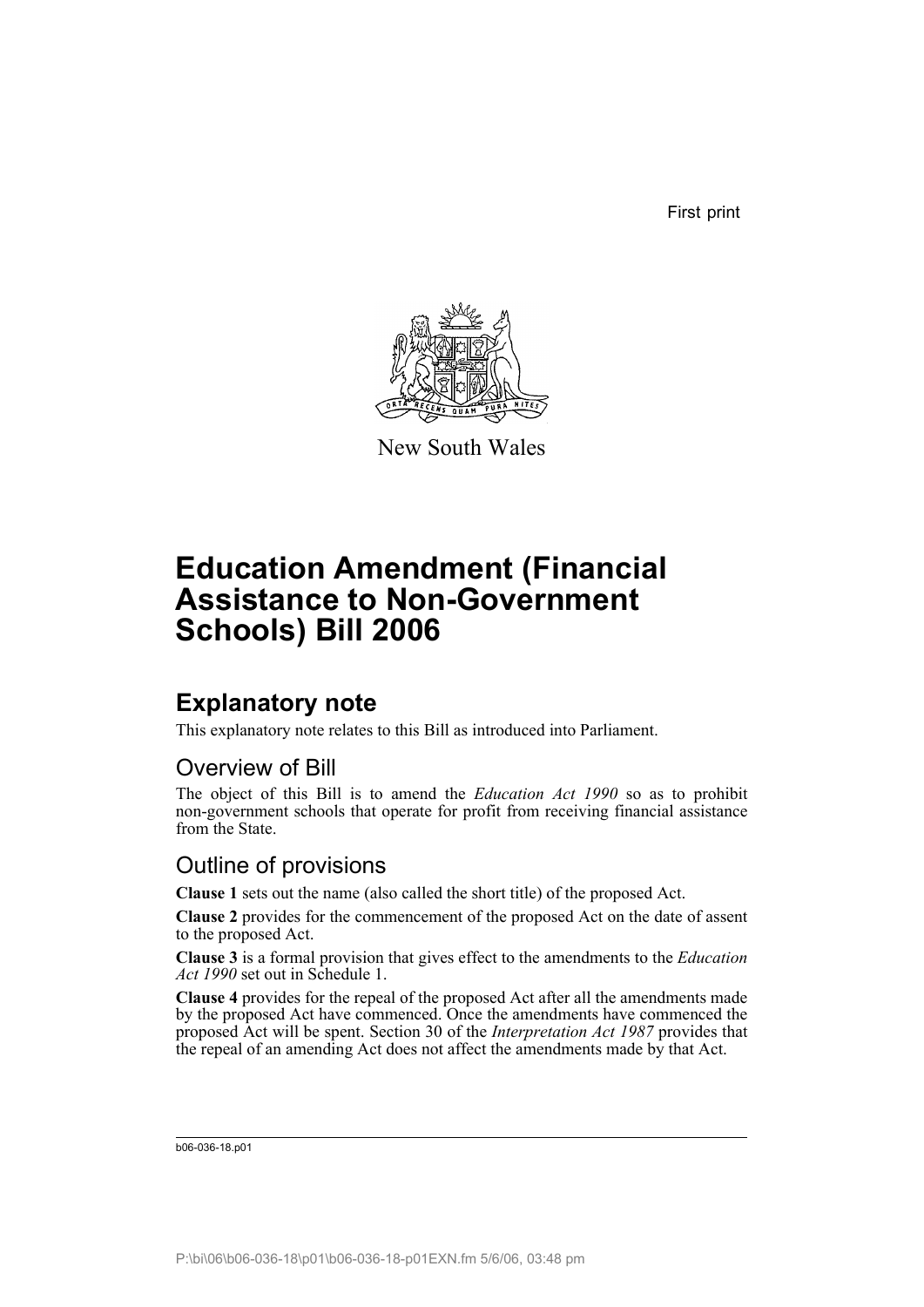Explanatory note

#### **Schedule 1 Amendments**

**Schedule 1 [1]** inserts a new section 21A. The proposed section contains the following provisions:

- (a) a provision that prohibits the payment of financial assistance to a non-government school that operates for profit (**proposed subsection (1)**),
- (b) a provision that declares that a non-government school is taken to operate for profit if any part of its proprietor's assets or income is paid to any other person (**proposed subsection (2)**),
- (c) a provision that declares that, despite proposed subsection (2), a non-government school is not taken to operate for profit as a result of certain kinds of payments being made to other persons, such as payments not exceeding reasonable market value for property, goods or services required in relation to the running of the school (**proposed subsection (3)**),
- (d) a provision that enables the Minister administering the Act to require a non-government school that receives financial assistance to furnish the Minister with information as to its contracts and other arrangements for the provision of goods and services (**proposed subsection (4)**).

**Schedule 1 [2]** amends clause 2 of Schedule 3 so as to enable savings and transitional regulations to be made as a consequence of the enactment of the proposed Act.

**Schedule 1 [3]** inserts a new Part 7 into Schedule 3. The proposed Part contains a clause that provides for proposed section 21A to apply to new non-government schools immediately and to existing non-government schools as from 1 January 2007.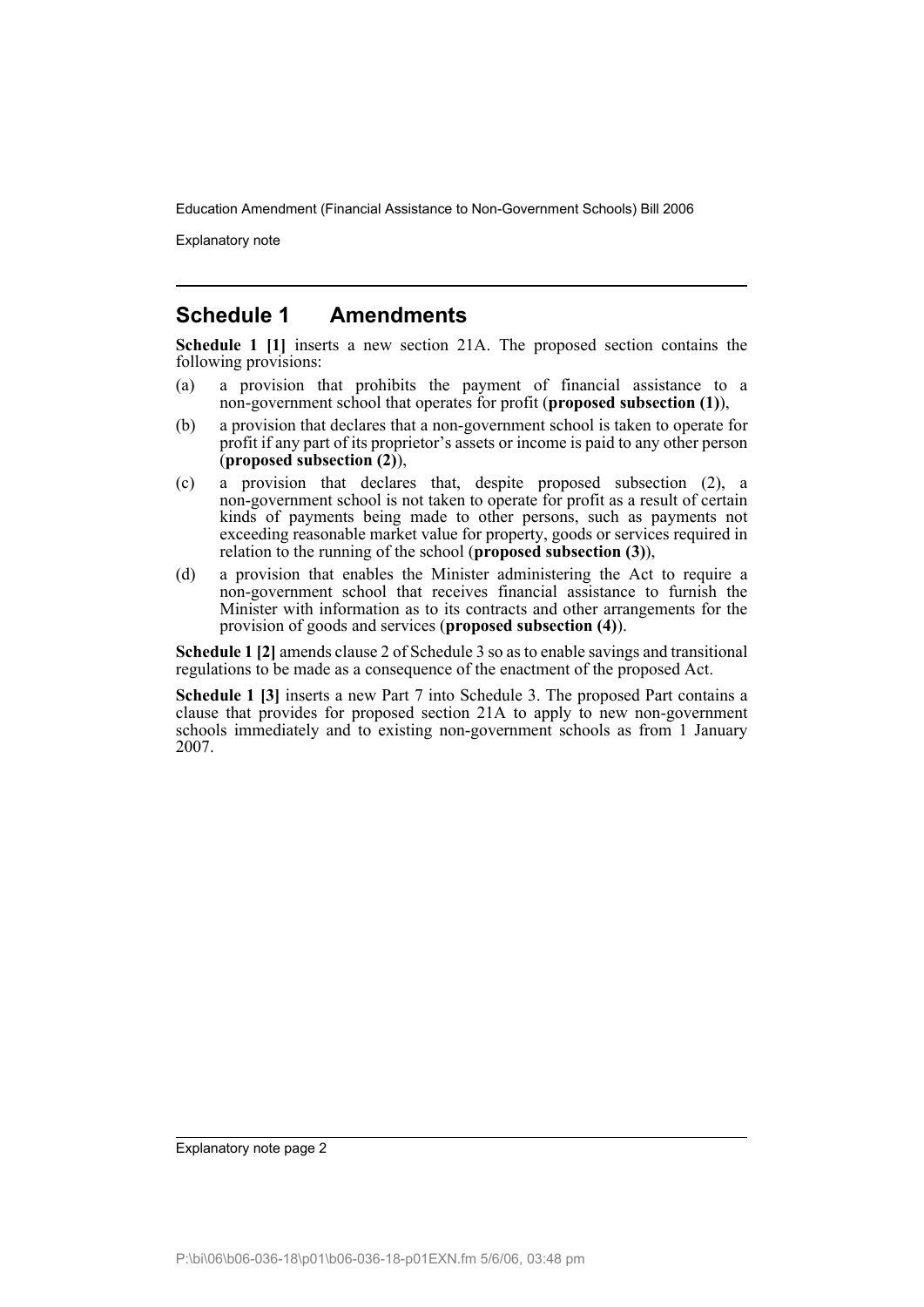First print



New South Wales

# **Education Amendment (Financial Assistance to Non-Government Schools) Bill 2006**

## **Contents**

|    |                                      | Page          |
|----|--------------------------------------|---------------|
| 1. | Name of Act                          |               |
|    | Commencement                         |               |
| 3  | Amendment of Education Act 1990 No 8 |               |
|    | Repeal of Act                        | $\mathcal{D}$ |
|    | Schedule 1 Amendments                | 3             |

b06-036-18.p01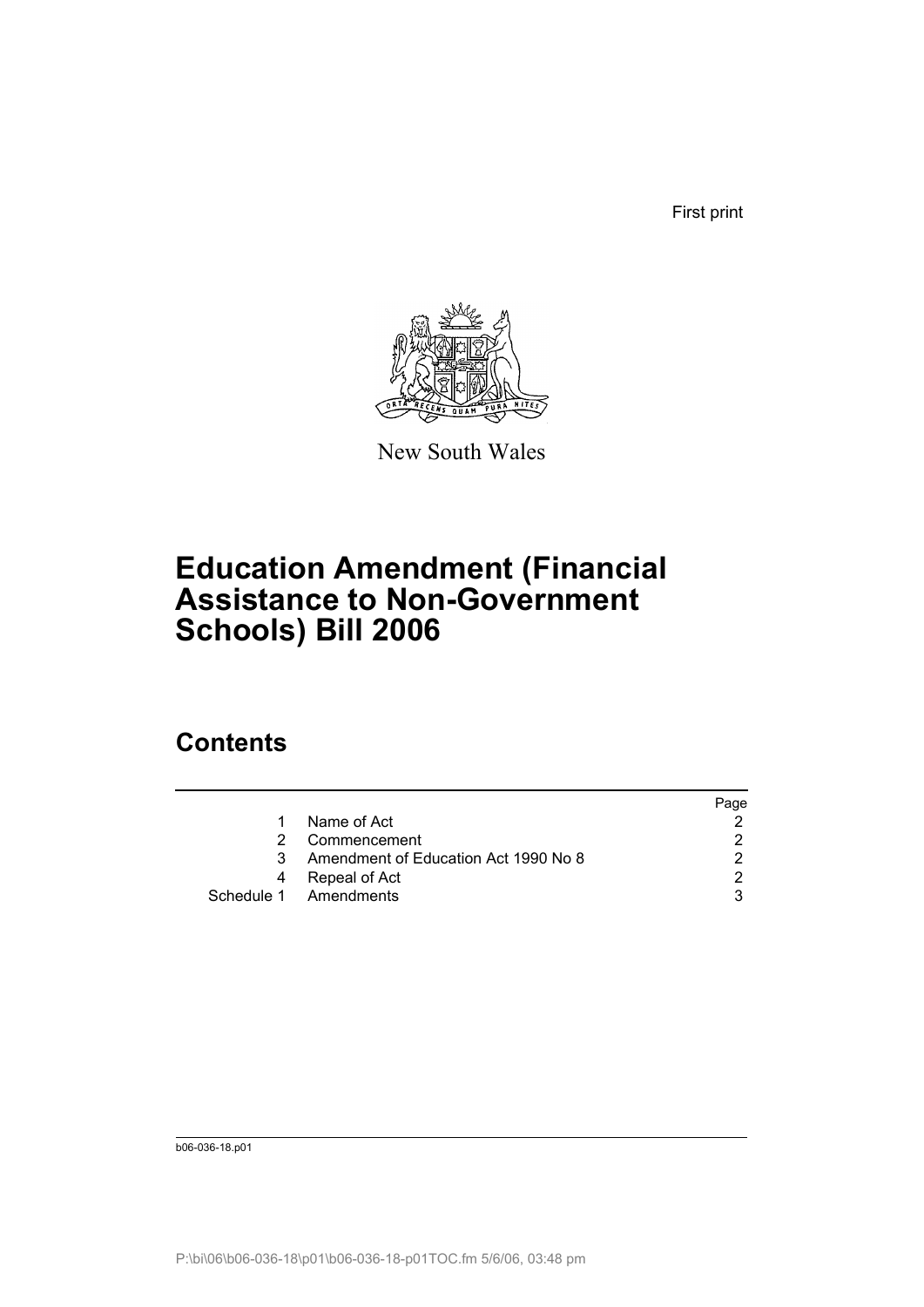Contents

Page

Contents page 2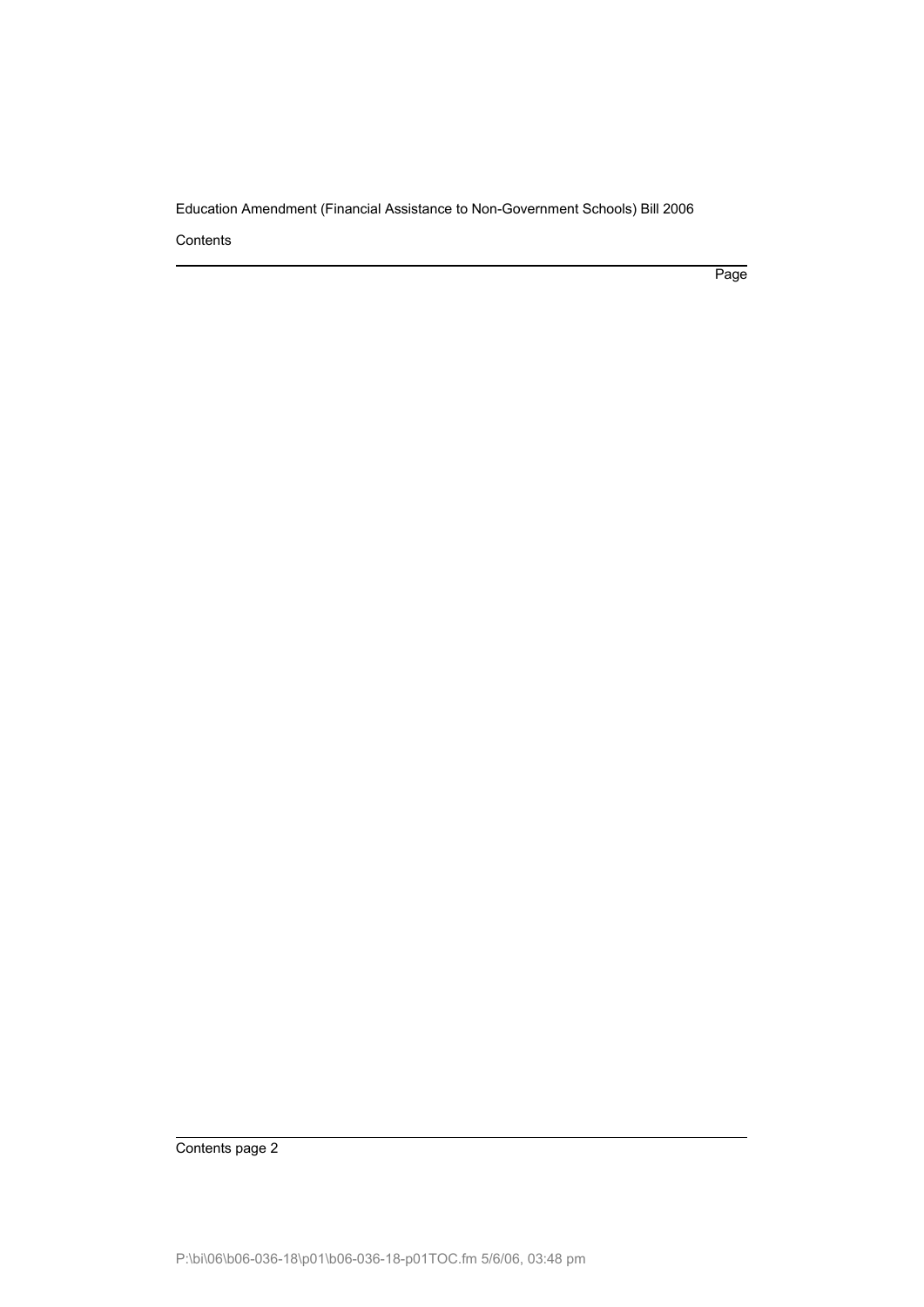

New South Wales

# **Education Amendment (Financial Assistance to Non-Government Schools) Bill 2006**

No , 2006

#### **A Bill for**

An Act to amend the *Education Act 1990* with respect to the provision of financial assistance to non-government schools.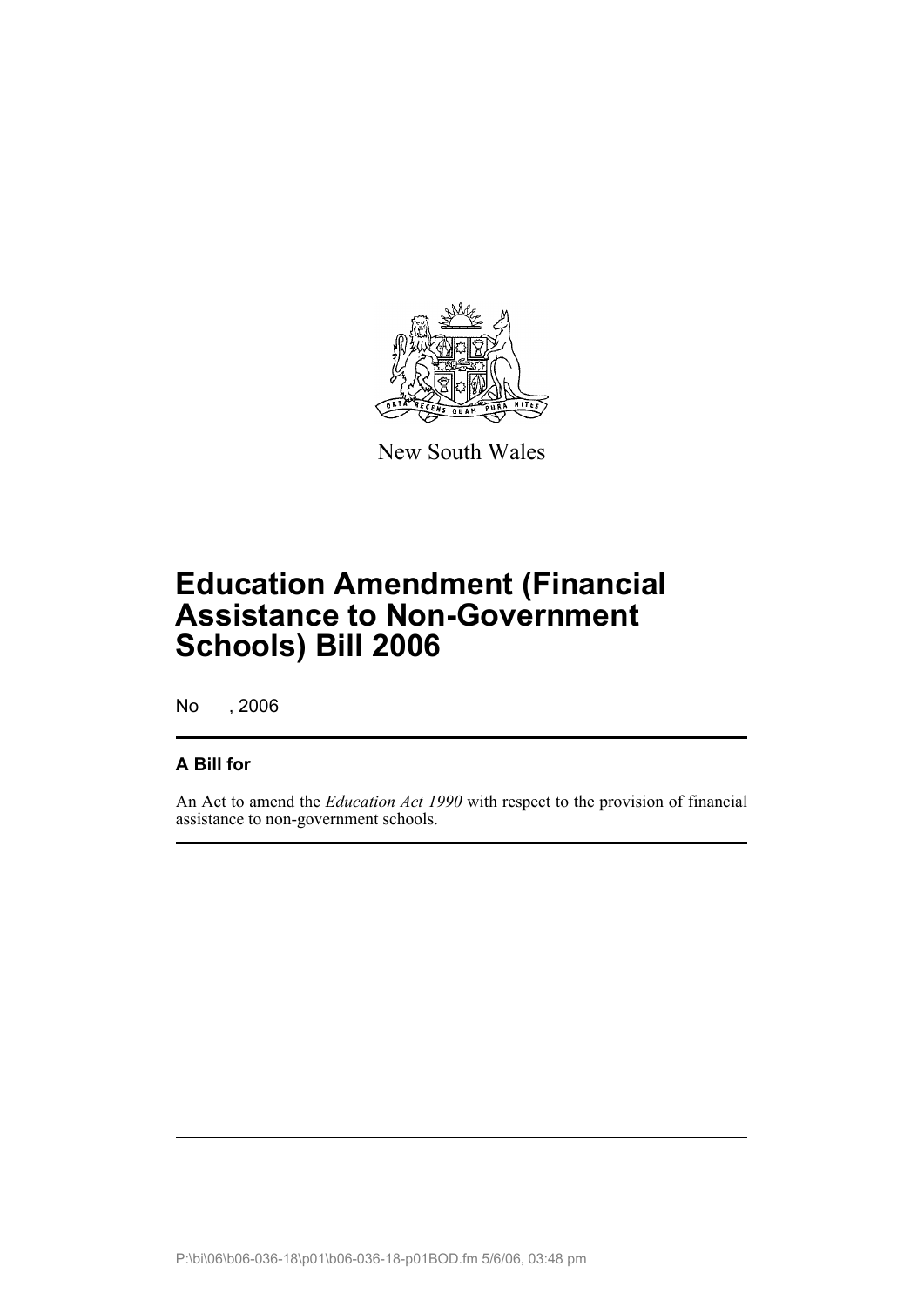<span id="page-5-3"></span><span id="page-5-2"></span><span id="page-5-1"></span><span id="page-5-0"></span>

|              | The Legislature of New South Wales enacts:                                                                                                                       |  |          |
|--------------|------------------------------------------------------------------------------------------------------------------------------------------------------------------|--|----------|
| 1            | Name of Act                                                                                                                                                      |  | 2        |
|              | This Act is the Education Amendment (Financial Assistance to<br>Non-Government Schools) Act 2006.                                                                |  | 3<br>4   |
| $\mathbf{2}$ | <b>Commencement</b>                                                                                                                                              |  | 5        |
|              | This Act commences on the date of assent to this Act.                                                                                                            |  | 6        |
| 3            | <b>Amendment of Education Act 1990 No 8</b>                                                                                                                      |  |          |
|              | The <i>Education Act 1990</i> is amended as set out in Schedule 1.                                                                                               |  | 8        |
| 4            | <b>Repeal of Act</b>                                                                                                                                             |  | 9        |
|              | This Act is repealed on the day following the date of assent to this Act.<br>(1)                                                                                 |  | 10       |
|              | The repeal of this Act does not, because of the operation of section 30<br>(2)<br>of the <i>Interpretation Act 1987</i> , affect any amendment made by this Act. |  | 11<br>12 |
|              |                                                                                                                                                                  |  |          |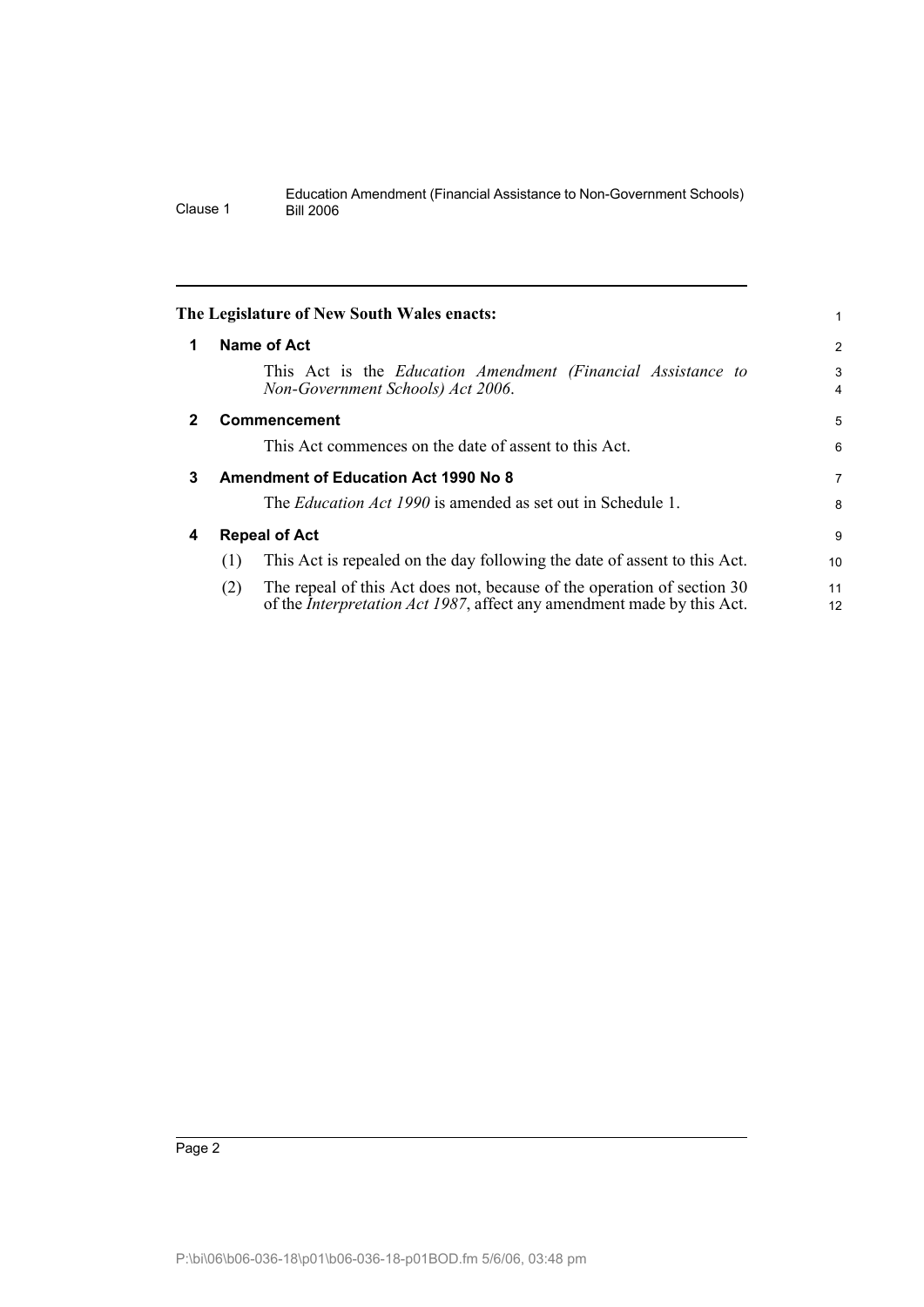Amendments **Schedule 1** Schedule 1

1

#### <span id="page-6-0"></span>**Schedule 1 Amendments**

(Section 3) **[1] Section 21A** Insert after section 21: **21A Financial assistance not to be paid to non-government schools operating for profit** (1) Financial assistance under section 21 may not be paid (whether by way of per capita grant or otherwise) to or for the benefit of a non-government school that operates for profit. (2) A non-government school is taken to operate for profit if any part of its proprietor's assets (in so far as they relate to the school) or income (in so far as it arises from the running of the school) is paid to any other person. (3) Despite subsection (2), a non-government school is not taken to operate for profit just because of: (a) any payment that its proprietor makes to a person in connection with the person's activities as a member of the governing body of the school, being a payment made by way of an honorarium or as reimbursement for out-of-pocket expenses, or (b) any payment that its proprietor makes to a student of the school in connection with any prize, scholarship or other activity as a student of the school, or (c) any payment that its proprietor makes to a person in connection with the provision, at no more than reasonable market value, of property, goods or services required in relation to the running of the school, or (d) any payment that its proprietor makes to a related organisation that does not operate for profit, within the meaning of this section, in connection with the provision of property, goods or services required in relation to the running of the school. (4) If the Minister is of the opinion that a non-government school receiving financial assistance under section 21 may be operating for profit, the Minister may, by order in writing, require its proprietor to furnish the Minister with information concerning any contracts or other arrangements entered into by the proprietor for the provision of property, goods or services in relation to the running of the school.  $\overline{2}$ 3 4 5 6 7 8 9 10 11 12 13 14 15 16 17 18 19 20 21  $22$ 23 24 25 26 27 28 29 30 31 32 33 34 35 36 37 38 39

Page 3